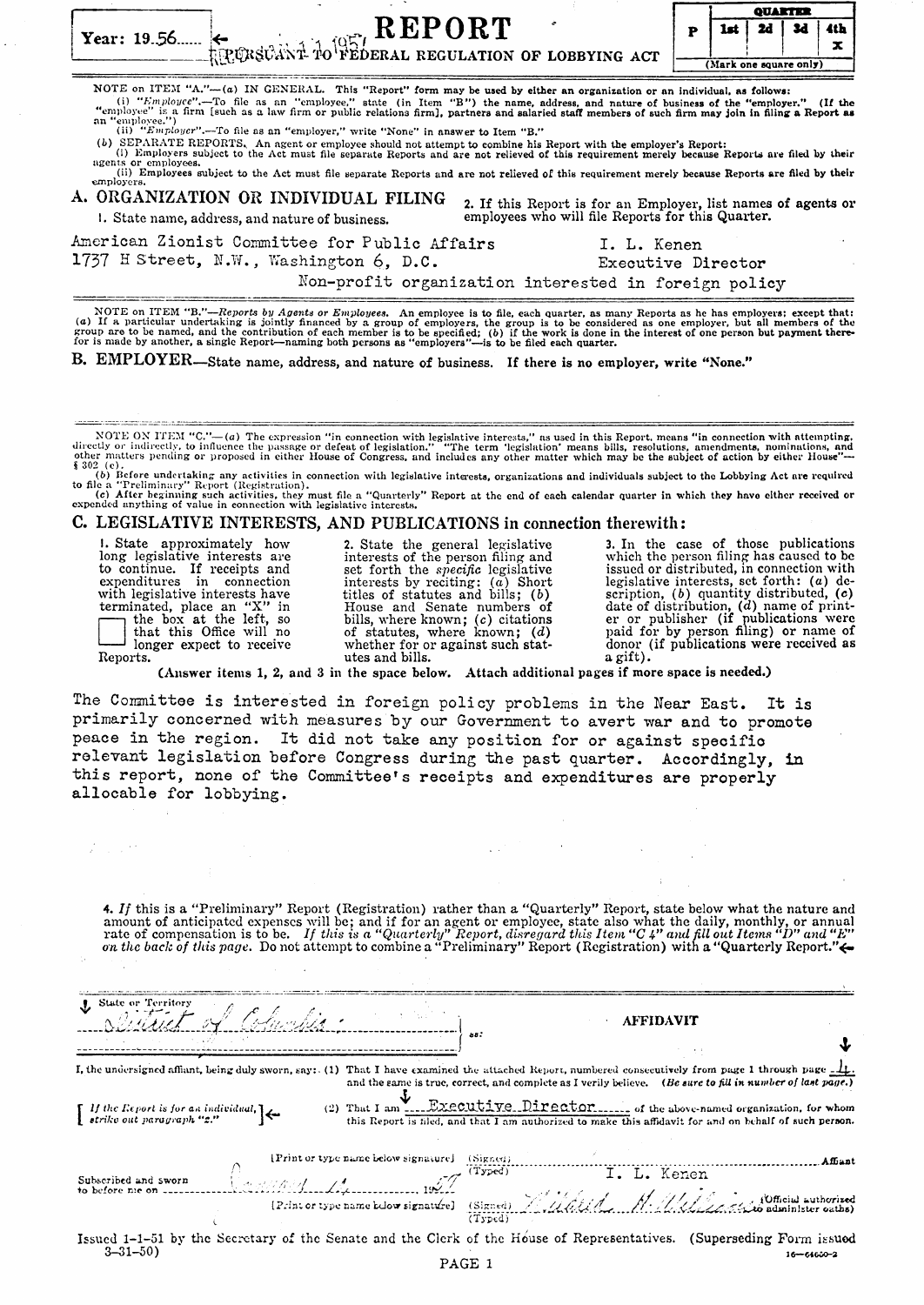meify wh e th t ner is, and re are is to be listed, regardless of whether the contribution was made solely for legislative pr or m

(c) IF THIS REPORT IS FOR AN AGENT OR EMPLOYEE.—(i) In General. In the case of many employees, all receipts will come under under the S"D 5" (received for services) and "D 12" (expense money and reimbursements). In the abs that your employer is to reimburse you for all expenditures which you make in connection with legislative interests.

(ii) *Employer* as *Contributor* of \$500 or *More*.—When your contribution from your employer (in the form of salary, fee, etc.) amounts to \$500 or more, it is not necessary to report such contributions under "D 13" and "

### D. RECEIPTS (INCLUDING CONTRIBUTIONS AND LOANS)

Fill in every blank. If the answer to any numbered item is "None," write "NONE" in the space following the number.

| K <i>eceipts</i> (other than loans) |                                                                                  | <b>Loans Received</b> - "The term 'contribution' includes $a \dots ba$ "<br>\$302(a).                                                                                                                                                                                                              |
|-------------------------------------|----------------------------------------------------------------------------------|----------------------------------------------------------------------------------------------------------------------------------------------------------------------------------------------------------------------------------------------------------------------------------------------------|
|                                     |                                                                                  | TOTAL now owed to others on ac-<br>$9.$ \$4,500,00.<br>count of loans                                                                                                                                                                                                                              |
|                                     |                                                                                  | $10.$ \$ $700.00$<br>Borrowed from others during this<br>Quarter                                                                                                                                                                                                                                   |
|                                     | 3. \$ Printed or duplicated matter re-                                           | 11. 10, 950, 00.<br>Repaid to others during this Quar-<br>ter.                                                                                                                                                                                                                                     |
|                                     | ceived as a gift                                                                 | "Expense Money" and Reimburse-<br>ments received this quarter.<br>$12.$ \$                                                                                                                                                                                                                         |
|                                     | duplicated matter                                                                | <b>Contributors of \$500 or More</b> (from Jan. 1 through this Quarter)                                                                                                                                                                                                                            |
|                                     | fee, etc.)                                                                       | 13. Have there been such contributors?<br>Please answer "yes" or "no": $\frac{1}{2}$<br>14. In the case of each contributor whose contributions (including loans)<br>during the "period" from January 1 through the last day of this<br>Quarter, total \$500 or more:                              |
|                                     | 6. \$ TOTAL for this Quarter (Add<br>items "1" through " $5$ ")                  | Attach hereto plain sheets of paper, approximately the size of this page.<br>tabulate data under the headings "Amount" and "Name and Address of<br>Contributor"; and indicate whether the last day of the period is March 31,<br>June 30, September 30, or December 31. Prepare such tabulation in |
|                                     | 7. $10, 481, 22$ Received during previous Quarters<br>of calendar year           | accordance with the following example:<br>Name and Address of Contributor<br>Amount<br>$("Period" from Jan. 1 through _______1 19]$                                                                                                                                                                |
|                                     | 8. $10,181,22$ . TOTAL from Jan. 1 through this<br>Quarter $(Add''6'' and''7'')$ | \$1,500.00 John Doe, 1621 Blank Bldg., New York, N. Y.<br>1,785.00 The Roe Corporation, 2511 Doe Bldg., Chicago, Ill.<br>\$3,285.00 TOTAL                                                                                                                                                          |

NOTE on ITEM "E."--(a) IN GENERAL. "The term 'expenditure' includes a payment, distribution, loan, advance, deposit, or gift of money or anything of value and includes a contract, promise, or agreement, whether or not legally enforceable, to make an expenditure"-§ 302 (b) of the Lobbying Act.

(b) IF THIS REPORT IS FOR AN AGENT OR EMPLOYEE. In the case of many employees, all expenditures will come under telephone and telegraph (Item "E 6") and travel, food, lodging, and entertainment (Item "E 7").

## E. EXPENDITURES (INCLUDING LOANS) in connection with legislative interests:

Fill in every blank. If the answer to any numbered item is "None," write "NONE" in the space following the number.

# Expenditures (other than loans) Loans Made to Others-"The term 'expenditure' includes<br>a...bon..."-\$ 302 (b). 1. \$............................ Public relations and advertising services Quarter 4. \$.......................... Printed or duplicated matter, including distribution cost ffice overhead (rent, supplies,<br>utilities, etc.) 5. \$........................... Office 6. \$........................... Telephone and telegraph 7. \$........................... Travel, food, lodging, and entertainment All other expenditures  $8.$   $$.$ Amount 10. \$ 18,672,00 Expended during previous Quarters of calendar year \$2,400.00 11. \$18,672.00 TOTAL from January 1 through<br>this Quarter (add "9" and "10")

 $\begin{array}{l} \displaystyle \frac{1}{2} \left( \begin{array}{cc} 0 & 0 & 0 \\ 0 & 0 & 0 \\ 0 & 0 & 0 \end{array} \right) \left( \begin{array}{cc} 0 & 0 & 0 \\ 0 & 0 & 0 \\ 0 & 0 & 0 \end{array} \right) \left( \begin{array}{cc} 0 & 0 & 0 \\ 0 & 0 & 0 \\ 0 & 0 & 0 \end{array} \right) \left( \begin{array}{cc} 0 & 0 & 0 \\ 0 & 0 & 0 \\ 0 & 0 & 0 \end{array} \right) \left( \begin{array}{cc} 0 & 0 & 0 \\ 0 & 0 & 0$ 

د کتاب

14. \$.......................... Repayments received during this Quarter

#### 15. Recipients of Expenditures of \$10 or More

In the case of expenditures made during this Quarter by, or on behalf of, the person filing: Attach plain sheets of paper approximately the size of this page and tabulate data as to expenditures under the following<br>headings: "Amount," "Date or Dates," "Name and Address of Recipi-<br>ent," "Purpose." Prepare such tabulation in accordance with the<br>following example:

Date or Dates-Name and Address of Recipient-Purpose

| \$1,750.00 | $7 - 11:$ | Roe Printing Co., 3214 Blank Ave., St. Louis, |  |
|------------|-----------|-----------------------------------------------|--|
|            |           | Mo.-Printing and mailing circulars on the     |  |
|            |           | "Marshbanks Bill."                            |  |
|            |           |                                               |  |

7-15, 8-15, 9-15: Britten & Blatten, 3127 Grenalin Bldg..<br>Washington, D. C.—Public relations<br>service at \$800.00 per month.

\$4,150.00 TOTAL

 $\mathcal{L}(\mathcal{L}^{\mathcal{L}}(\mathcal{L}))$ 

a presenta de la pro-

and a service control of

المقارب والمحارب والمحارب

 $\label{eq:2} \mathcal{L}(\mathcal{S}_1^{\text{max}}) = \frac{1}{2} \mathcal{L}(\mathcal{S}_1^{\text{max}}) = \frac{1}{2} \mathcal{L}(\mathcal{S}_2^{\text{max}})$ 

PAGE 2

Tales.

U.S. GOVERNMENT PRINTING OFFICE 1G-64650-2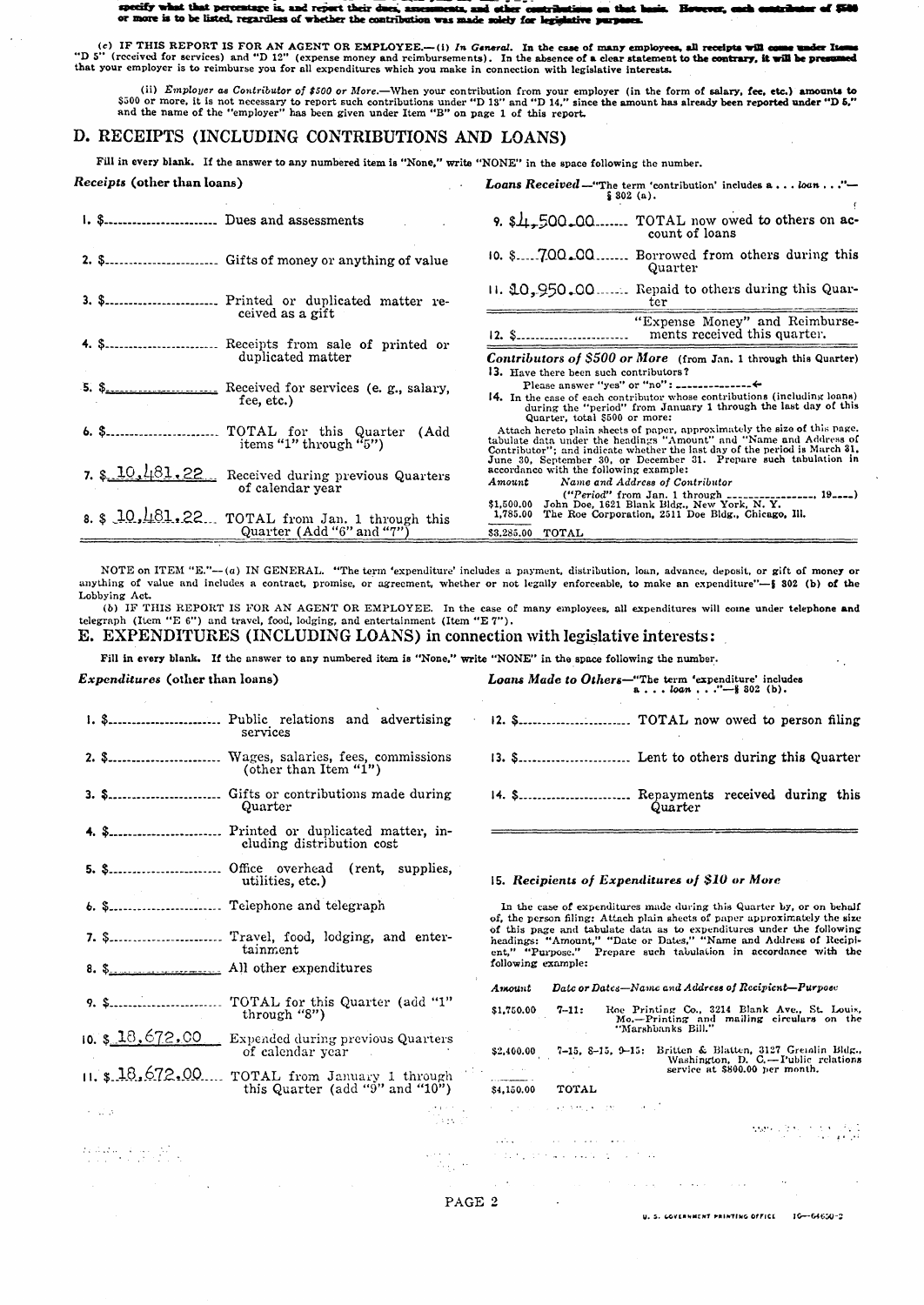### CONTRIBUTIONS AND lDANS OF \$500 AND OVER

 $\frac{1}{3}$  *A* 2 *H* - 56

Period - January 1 - December 31, 1956

Aaron Weisberg Sands Hotel Las Vegas, Nevada Contribution - February 27, 1956 Joseph M. Mazer 417 Madison Avenue New York 22, New York Contribution - March 30, 1956 Paul Himmelfarb 1420 New York Ave., N.W. Washington, D.C. Loan - May 3, <sup>1956</sup> Abe S. Kay 6407 Bradley Blvd. Bethesda 14, Md. Contribution - May 7, 1956 Zimel Resnick  $1621 - \frac{1}{100}$  Avenue Asbury Park, New Jersey Contribution - June 11, 1956 Julius Robinson (for himself and others) 17 Florence Street Riverside, Rhode Island Contribution - July 2, 1956 \$ 500.00 i,ooo.oo 5,000.00 500.00 1,000.00 500.00 Sam Sklar 2900 Mansfield Rd. Shreveport, La. Contribution - September 12, 1956 Fred S. Forman (for himself and others) Rochester, New York Contribution - September 21, 1956 Lawrence G. Laskey and Dewey M. Stone Boston, Massachusetts Loan - August 2, 1956 I. L. Kenen 302 Beechwood Rd. Alexandria, Virginia Loan - July 2, 1956 Mrs. Regina Ackerman (for herself and others) 12 Revonah Avenuo Stam£ord, Conn. Contribution - October 4, 1956 500.00 700.00 10,000.00 500.00 500.00